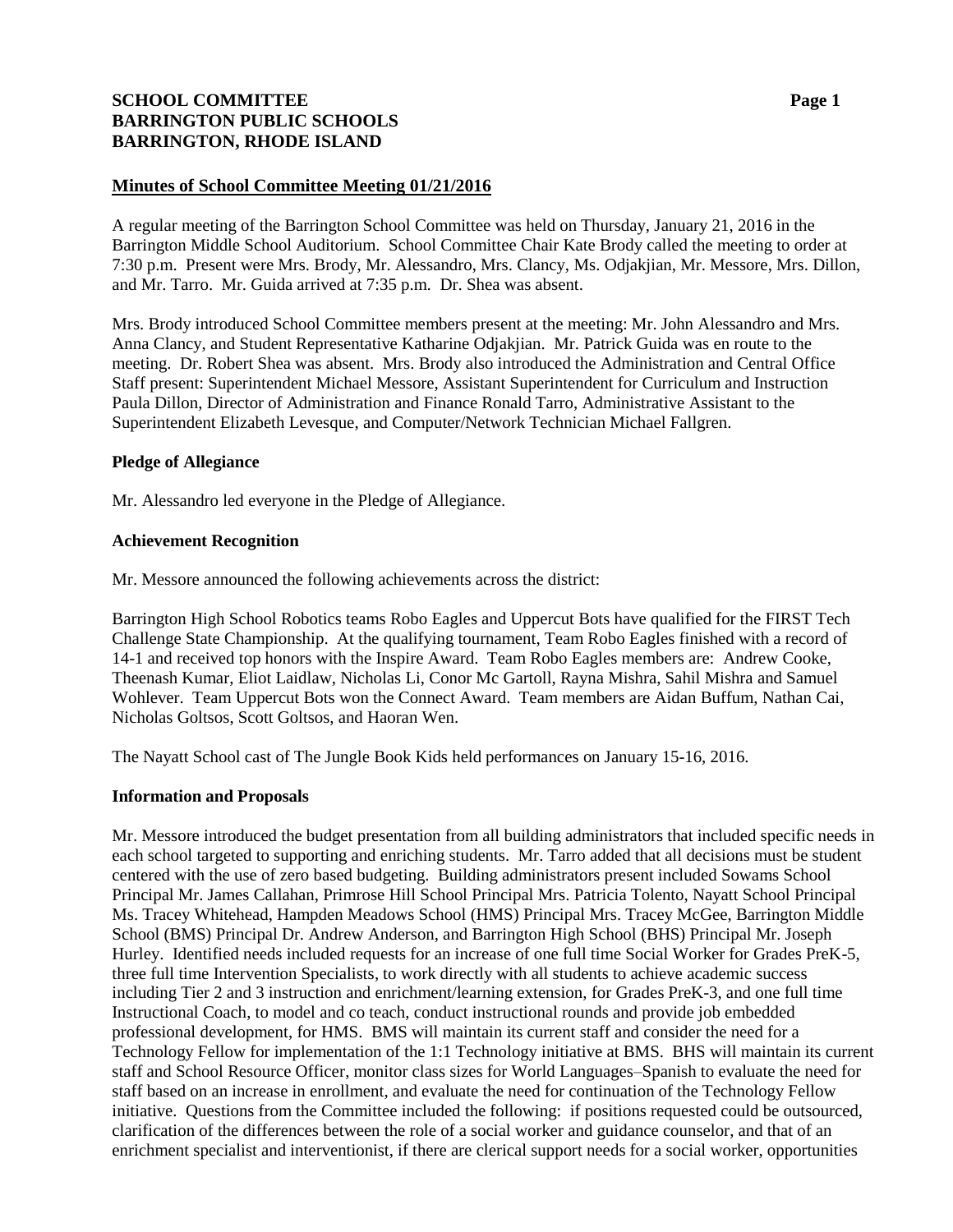# **SCHOOL COMMITTEE Page 2 BARRINGTON PUBLIC SCHOOLS BARRINGTON, RHODE ISLAND**

### **Minutes of School Committee Meeting 01/21/2016**

for online World Languages courses, the position of Student Resource Officer, if the addition of intervention specialists would reduce the need for Individualized Education Program (IEPs), the timeline for a BHS survey relative to the technology fellowship, consideration for consolidation of services, and the World Languages curriculum at BMS. Mrs. Brody welcomed input from the audience on the budget and no input from the Public was provided at this time.

## **General Public Discussion and Information**

Dr. Lisa Daft, of 5 Robbins Drive, parent, requested that the Committee put the topic of school start times back on the agenda for further discussion to provide a plan that all stakeholders could support. Dr. Daft also shared comments from a recent petition with more than 800 signatures opposing the school start time change to 8:30 a.m. and presented a hard copy of the petition to the Committee.

Ms. Clara Kugler, Barrington Middle School 7<sup>th</sup> Grader, expressed her support for later school start times, noting that students need lots of sleep and it would help maintain Barrington Public Schools as a high performing district.

Mrs. Gina Pine, of 479 New Meadow Road, parent, asked for the topic of school start times to be put back on the agenda for further discussion, noting that the proposed schedule presents a financial strain on many families who rely on help from older children to help with younger siblings. Mrs. Pine also stressed the importance of socialization after school which could be strained with the proposed new schedule.

Mrs. Jane Knight, of 21 Christine Drive, parent, stated that later school start times are beneficial to students for many reasons including weight and stress management.

Mrs. Melissa Resendes, of 564 Maple Avenue, parent, asked how the later start times would help prepare students for early classes at college or jobs that start early, and stated that the \$400,000 projected amount to be spent on more buses would be better spent towards more professionals at the schools who can assist with Individualized Education Programs (IEPs).

Dr. Juan Cuebas, of 14 Short Road, parent, stated that there are flaws in the study by the American Academy of Pediatrics, and asked why students have not been formally polled on the topic of school start times after students have shared such strong opposition.

Mr. Thomas Rimoshytus, of 1 Howard Street, parent, asked why the topic of school start times has not been a topic on every Health and Wellness Committee meeting agenda for the past five years, if it in fact has been discussed for the past five years, and how the Health and Wellness Committee could have voted unanimously in favor of a change to later school start times if only a handful of members attend each meeting according to the meeting minutes. Mr. Rimoshytus also asked if student tardiness on Common Planning Time (CPT) days at Barrington High School has been considered by the Committee.

Mr. Samuel Read, Barrington High School sophomore, expressed his opposition to a change in school start times noting his regular daily schedule that includes being at school early, sports after school, and his parttime job, none of which he wants to change. Mr. Read asked the Committee to take into consideration the majority opposition by students to changes in school start times.

Mrs. Deborah Caliri, of 11 Stratford Road, parent, implored the Committee to listen to the community and reconsider the decision to change school start times.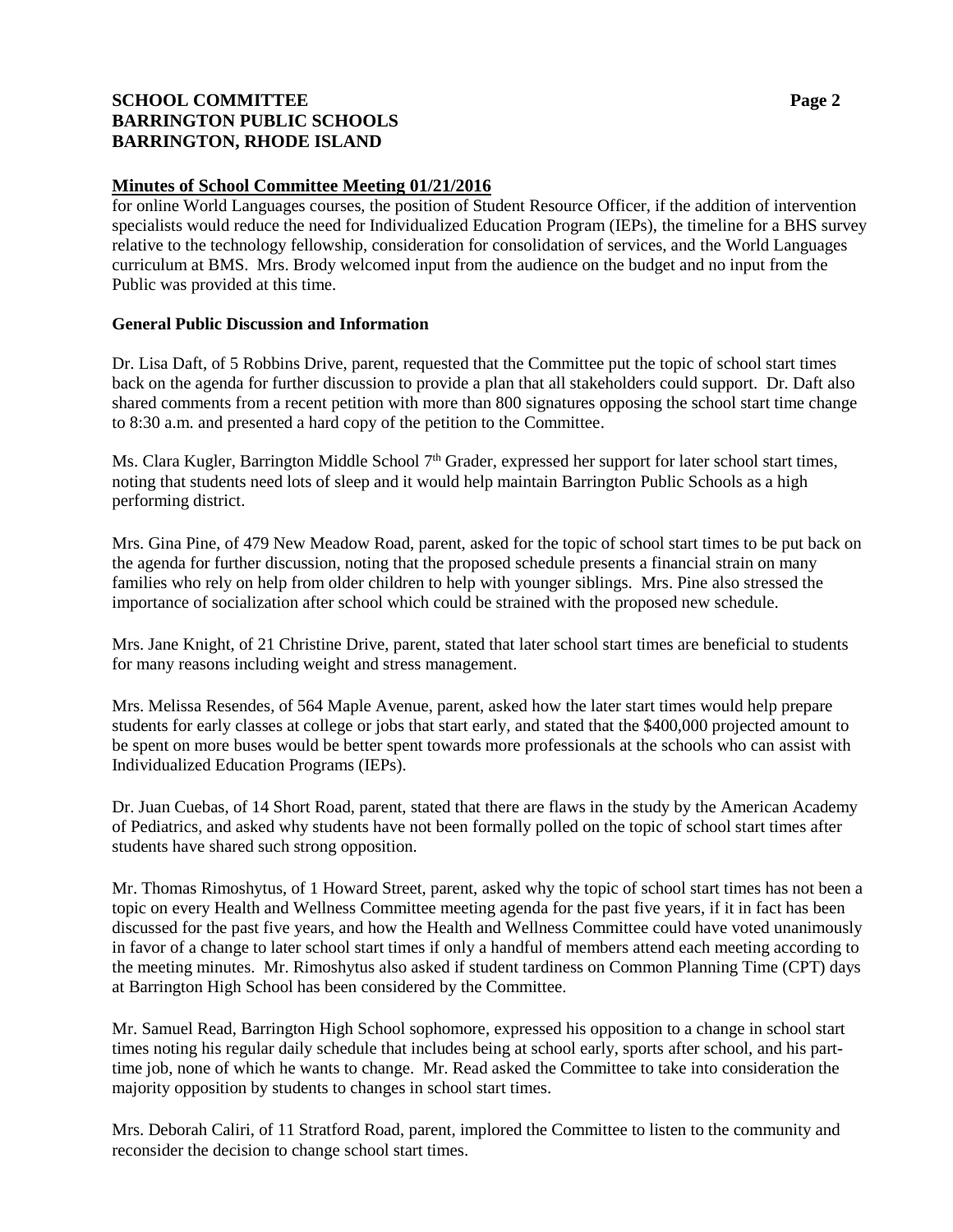## **SCHOOL COMMITTEE Page 3 BARRINGTON PUBLIC SCHOOLS BARRINGTON, RHODE ISLAND**

## **Minutes of School Committee Meeting 01/21/2016**

Dr. Scott Douglas, of 25 Rumstick Road, parent, disagreed with Dr. Cuebas' statement, and referred to the recent communication sent to parents by the Superintendent on the timeline for the discussion on school start times and continuation of all programs, and asked those complaining to stop and instead look for solutions.

Ms. Kim Jacobs, of 5 Massachusetts Avenue, parent, stated that teens in general do need more sleep, but argued the basis for the school start time change for the Barrington community and asked why there was not input from parents, students and teachers.

Mr. Paul Spameni, of 467 Maple Avenue, parent, expressed his opposition to a change in school start times and asked for an answer immediately from the Committee on if they would revisit the proposed plan. Mrs. Brody explained that according to the Open Meetings Act, the Committee is not able to respond to a comment or question during the General Public Discussion and Information portion of the meeting if the topic is not on the meeting agenda, but could use the option to discussion future agenda items at the end of the meeting.

Mrs. Julia Texeira, of 75 Lincoln Avenue, Barrington Middle School Social Studies Teacher and After School Enrichment Coordinator, and parent, expressed concern as a teacher for the change to school start times and the impact to the availability of teacher resources for students after school and the overall effect on the student body.

Mrs. Sara Bonneau, of 5 Evergreen Street, parent, asked the Committee to listen to the district's amazing students and teachers, adding that the recent child lost has shown where the proposed funds should be used for, toward the needs proposed by school principals.

Mrs. Katharine Killilea, of 19 Martin Avenue, parent, was grateful to the Committee for the decision to change school start times, noting that the change will be a hassle but in the face of overwhelming scientific data the change is needed to address a public health issue.

Mrs. Mary Roberts, of 11 Adams Avenue, Barrington Middle School Language Arts and Social Studies Teacher, and National Education Association Barrington (NEAB) President, echoed Mrs. Texeira's concerns, adding that teachers are not being paid attention to on the topic of school start times.

Mr. Andrew Tolley, of 17 Robbins Drive, parent, disputed the research that points to students going to school later will get more sleep, spoke of the issues he expects to face as a local employer, asked if the Committee could undertake an assessment of the true actual cost to the community for the school start times proposal, estimating that the economic cost over the next ten years would be approximately \$25million, and if the Committee could consider optional early classes where parents could bear the costs.

Ms. Ann Adler, of 14 Laurel Lane, parent, encouraged the Committee to stay the course as it has made the best decision for students despite the many challenges a change to school start times may create.

Mr. Robert Marley, of 3 Vialls Drive, Barrington High School Mathematics Teacher and Department Chair, and parent, stated his concern for the financial burden his family and other two working parent households will incur with the change to school start times that may warrant the need for child care before and after school, and asked the Committee to reconsider their decision to change school start times.

Mrs. Michelle Aguiar, of 4 Tiffany Circle, parent, urged the Committee to consider the younger children who with the change to school start times would get on the bus at 7:15 a.m., a time that is too early for little ones.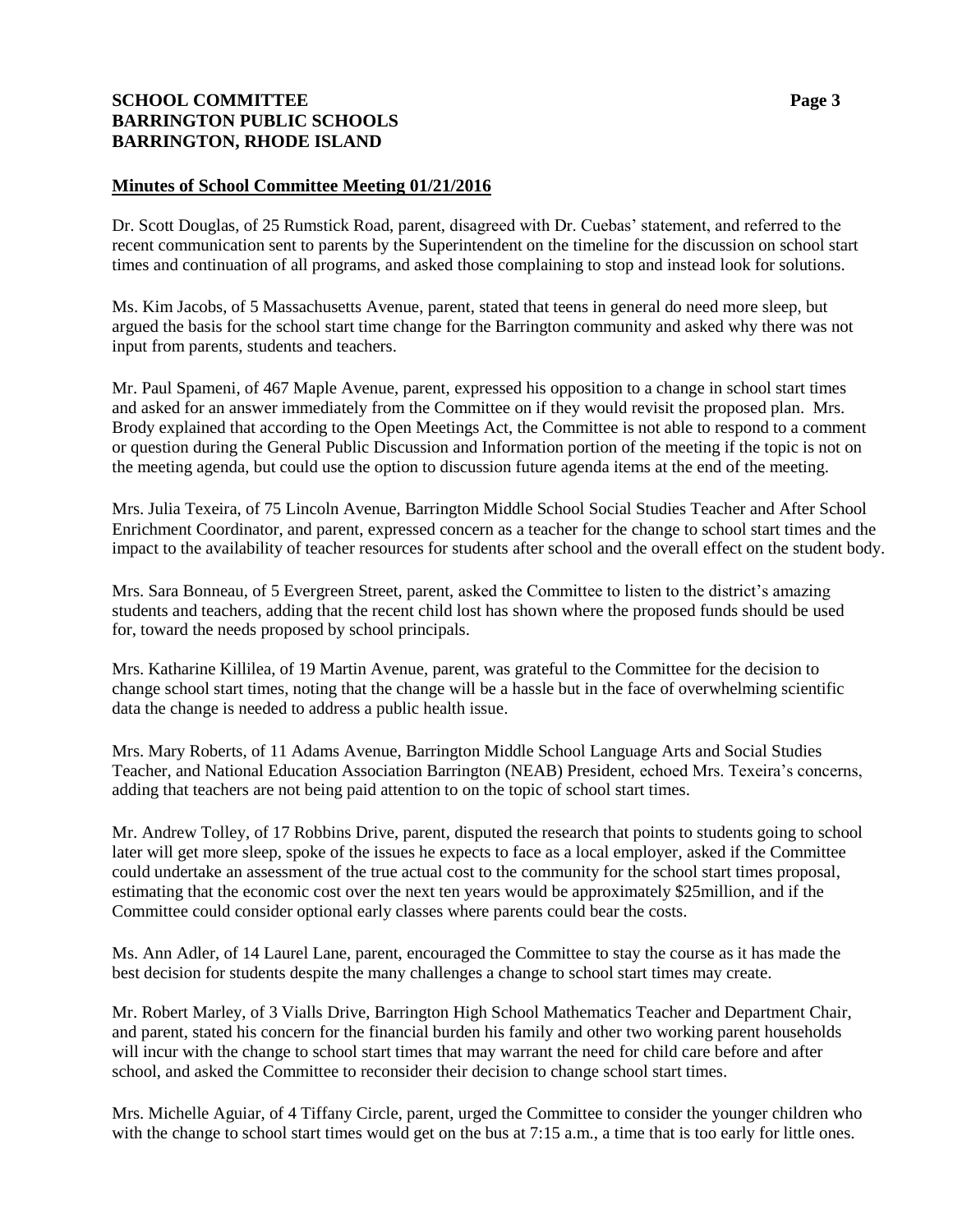# **SCHOOL COMMITTEE Page 4 BARRINGTON PUBLIC SCHOOLS BARRINGTON, RHODE ISLAND**

### **Minutes of School Committee Meeting 01/21/2016**

Mrs. Jamie Triebwasser, of 139 Nayatt Road, parent, does not support a change in school start times, noting that her children went through the Barrington school system and did very well and that funds should be spent instead on extra support for students in the schools.

Mr. Stuart Moran, Barrington Middle School Physical Education/Health Teacher, provided an example of his school schedule growing up in Ireland and hoped that Barrington is not headed in that direction with school starting at 9:00 a.m. and students never going to bed before midnight, and hoped instead the focus could be on student stress and dealing with suicide.

Mr. William Barrass, of 14 Peck Avenue, Barrington High School Social Studies Teacher, long time coach, and parent, urged the Committee to reconsider its decision on school start times because of its impact on student athletes and the community.

Mrs. Katherine Kloc, of 40 Salisbury Road, parent, apologized for not being part of the school start times discussion earlier and asked if the topic can be revisited by the Committee as there is not a clear consensus in the community, but more importantly that the proposed funds would be better spent on more social emotional resources for students in schools.

Mrs. Sarah O'Brien, of 88 Boyce Avenue, parent, stated as a mental health provider that sleep is key to recovery for mental health issues in children, and that as a community working together solutions can be found for the challenges of the change in school start times through opportunities for earlier drop offs or later buses at schools.

Mrs. Anne Merlino, of 15 Mallard Cove Way, parent, expressed strong opposition to the school start time changes and asked why opposing research had not been studied.

Ms. Kim Jacobs provided a follow up comment to point to the Health and Wellness Committee minutes of February 4, 2015 that states a parent present at the meeting asked why the district would survey the community as it could sabotage the proposed plan.

Mrs. Adi Goldstein, of 3 Devonshire Drive, parent, expressed concern for the lack of buy in from teachers and students for the school start time changes and for the athletic programs that may be impacted.

Mr. Thomas Rimoshytus provided a follow up comment to request that the School Committee reconsider its vote on the change in school start times and noted that he will not vote again for Mrs. Brody, Mr. Guida or Dr. Shea.

# **Old Business from Superintendent and Staff**

Mr. Guida provided an update on the Barrington Middle School (BMS) Building Committee including a report on the joint meeting held with the School Committee on January 20, 2016 and on the proposed site plan added to the district website main page. The Building Committee will hold its next joint meeting with the School Committee on January 25, 2016 for School Committee approval of the bid for Owner Project Management Services per the Building Committee recommendation and approval of the Building Committee recommendation for the State II Application to include two building options, renovation with an addition or a new building.

Mr. Messore provided an update relative to the District Strategic Communication Plan, including recent communications to parents about Frequently Asked Questions (FAQs) on school start times and notification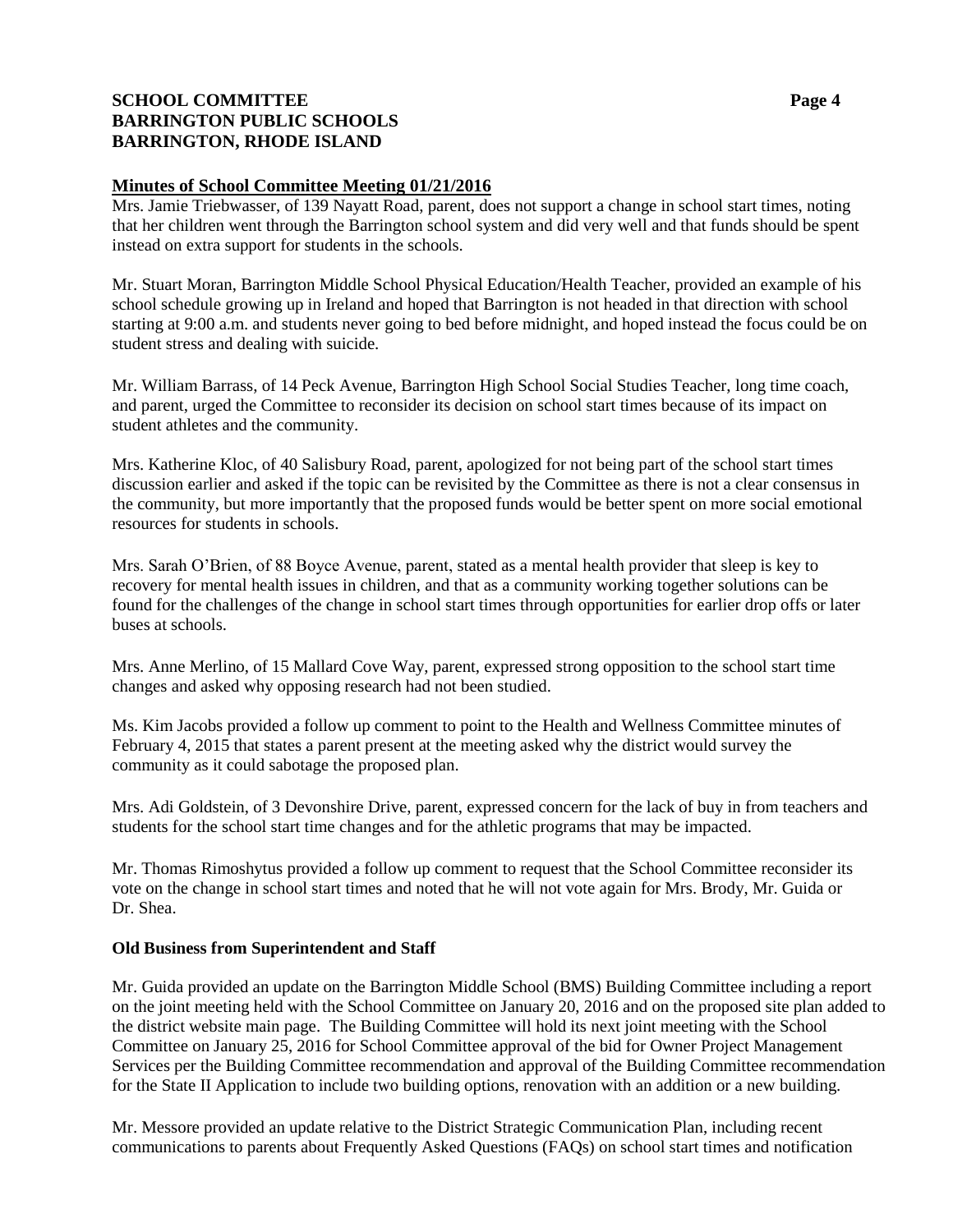## **SCHOOL COMMITTEE Page 5 BARRINGTON PUBLIC SCHOOLS BARRINGTON, RHODE ISLAND**

### **Minutes of School Committee Meeting 01/21/2016**

of open meetings regarding the Barrington Middle School building project. A Suicide Prevention Forum is currently scheduled for February 3, 2016 at Barrington High School and will be open to the community.

### **Old Business from School Committee**

No old business from the School Committee was presented at this time.

The Committee agreed to hear the School Committee New Business Field Trip Approval agenda item out of order. BHS Principal Mr. Hurley and BMS Principal Dr. Anderson requested pre-approval for the BHS and BMS Science Olympiad teams to attend the National Science Olympiad competition on May 19-22, 2016 at the University of Wisconsin. Mr. Hurley and Dr. Anderson explained the importance of pre-approval for the trip as the national competition is shortly after the qualifying competition and it allows for fundraising efforts to occur as soon as possible as the cost for each student may be up to \$1,000.

**Mrs. Clancy moved and Mr. Guida seconded to approve in advance the field trip opportunities for Barrington High School and Barrington Middle School students to attend the National Science Olympiad competition on May 19-22, 2016 at the University of Wisconsin. The motion passed 4-0 with Mrs. Brody, Mr. Alessandro, Mrs. Clancy, and Mr. Guida voting in the affirmative for the motion.**

### **New Business from Superintendent and Staff**

**Mr. Guida moved and Mrs. Clancy seconded to approve the recommendation of the Superintendent with respect to the appointment of Mr. Justin Burde, Primrose Hill School Music Teacher. The motion passed 4-0 with Mrs. Brody, Mr. Alessandro, Mrs. Clancy, and Mr. Guida voting in the affirmative for the motion.**

**Mr. Guida moved and Mrs. Clancy seconded to approve the recommendation of the Superintendent with respect to the appointment of Ms. Jean Rattle, Barrington High School Science Teacher. The motion passed 4-0 with Mrs. Brody, Mr. Alessandro, Mrs. Clancy, and Mr. Guida voting in the affirmative for the motion.**

Mr. Messore announced the leave of absence for Mrs. Kelly Anne Ruda, Sowams School, Teacher Assistant.

Mr. Messore announced the resignations of Mr. Jay Schryver, Barrington High School Sailing Club Advisor, Mrs. Linda Vollaro, Accounts Payable Clerk, and Mr. Matthew Vonderheide, Barrington High School Business Teacher.

## **Mr. Guida moved and Mrs. Clancy seconded to approve the monthly expenditures for December in the amount of \$5,477,182.43.**

Mr. Tarro reported the overall budget looks favorable and the net will be in the black. The out of district tuition costs will be over budget but will be offset by savings realized in other line items.

## **The motion passed 4-0 with Mrs. Brody, Mr. Alessandro, Mrs. Clancy, and Mr. Guida voting in the affirmative for the motion.**

Mr. Messore provided information on the proposed agenda for the Partnership for Assessment of Readiness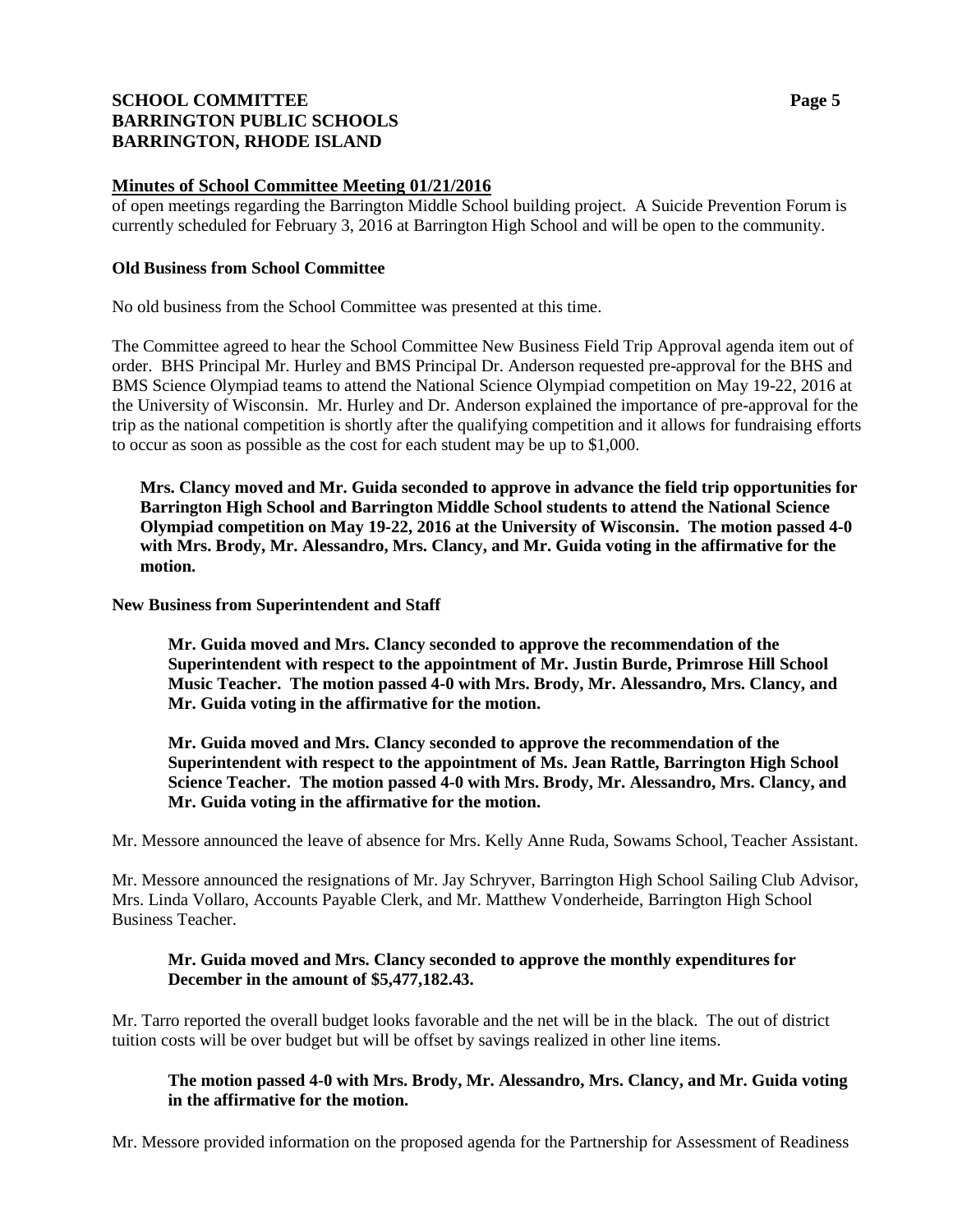# **SCHOOL COMMITTEE Page 6 BARRINGTON PUBLIC SCHOOLS BARRINGTON, RHODE ISLAND**

### **Minutes of School Committee Meeting 01/21/2016**

for College and Careers (PARCC) School Committee Workshop scheduled for January 27, 2016. The open meeting will feature results from the PARCC assessment, comparisons to state data, future budget needs, and how data is analyzed for instructional needs. Mr. Messore and Mrs. Dillon will also be presenting PARCC data at upcoming PTO meetings.

Mr. Messore presented the initial framework for the school start time implementation plan, including plans to meet with the bus transportation company to review potential bus schedules, and with Mr. George Finn, Director of Athletics, regarding athletic schedules. Mr. Messore also discussed the possibility of a survey to measure results mid-year after implementation. Questions and discussion by the Committee included measurement tools to establish a baseline, schedules to accommodate students on buses for 30 minutes or less, if looking at student stress will be part of the implementation plan, and expanding the established Frequently Asked Questions (FAQs) to include questions from the audience this evening.

### **New Business from School Committee**

Mrs. Brody led the Health and Wellness Committee report and membership discussion in Dr. Shea's absence. Dr. Shea, the Health and Wellness Committee Chair, had asked Mr. Messore at a December School Committee meeting for data relative to teacher inquiries to participate in Health and Wellness Committee meetings. Mr. Messore explained the charge of the Committee and that membership is fluid. No recent requests have been made by teachers to participate in Committee meetings, but noted that there is always the opportunity for approval by principals for coverage to ensure that there is no impact on student instruction time. The Committee's February meeting will feature BMS Principal Dr. Anderson on the topic of mindfulness and in March BHS Principal Mr. Hurley on the topic of student stress. The School Committee agreed it would be beneficial to better inform the community on the role of the Health and Wellness Committee.

Mrs. Brody provided a brief synopsis of the recent Rhode Island Association of School Committees (RIASC) Chairs meeting that was held with Dr. Ken Wagner, Commissioner of Elementary and Secondary Education and Mr. John Simmons, Executive Director of the Rhode Island Public Expenditure Council. Dr. Wagner introduced a school empowerment proposal that includes the following four "gives": extreme regulatory flexibility by the Rhode Island Department of Elementary and Secondary Education (RIDE), principal leadership and autonomy with building based management by local School Committees, contract revisions to include only salary/wages and benefits by unions and open enrollment with non-discriminatory parameters, after first serving community residents, by schools.. The implementation goal is to have five participating districts in two years; affirmative votes by the local School Committee and two thirds (2/3) of district teachers are required for empowerment status.

# **Decision Items**

### **Mr. Guida moved and Mr. Alessandro seconded to approve the consent agenda. The motion passed 3-0 with Mrs. Brody, Mr. Alessandro, and Mr. Guida voting in the affirmative for the motion.**

Mrs. Clancy was not present for the meetings placed on the consent agenda.

### **Discussion Future Agenda Items**

Mr. Messore reported that the next School Committee meeting scheduled for February 4, 2016 will be the annual Budget Workshop. The next regular meeting will be held on February 11, 2016 and will include a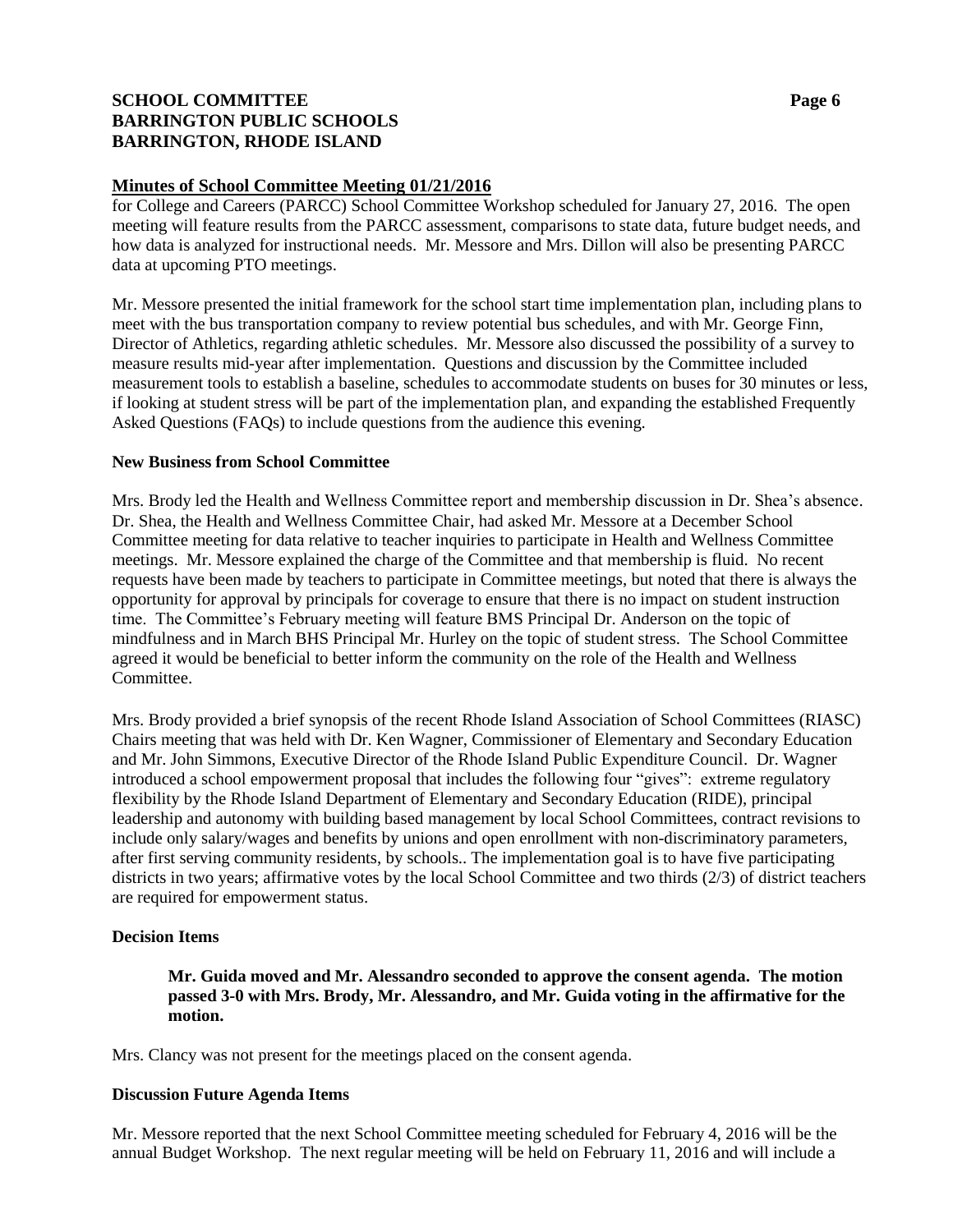## **SCHOOL COMMITTEE Page 7 BARRINGTON PUBLIC SCHOOLS BARRINGTON, RHODE ISLAND**

### **Minutes of School Committee Meeting 01/21/2016**

budget update, a mid-year progress report on student achievement data, and an update on the school start time implementation plan.

Mrs. Brody requested that Committee members forward input on topics to Mr. Messore for a potential upcoming visit from Commissioner Wagner.

Mrs. Brody requested that the next regular meeting agenda include the adoption of the School Committee/Superintendent Operating Protocols, when all five Committee members are present at the meeting.

Mrs. Clancy requested that the Committee take a holistic view at the issue of student stress and to consider creating a group with broad participation beyond the Health and Wellness Committee.

Mr. Alessandro asked that full costs be included in the school start time implementation plan and that the FAQs continue to be updated to address community concerns.

#### **Announcements**

Mr. Messore announced several upcoming events including the School Committee Building Committee joint meeting on January 25 at Barrington Middle School, the School Committee Partnership for Assessment of Readiness for College and Careers (PARCC) workshop on January 27, a Suicide Prevention Forum at Barrington High School on February 3, a meeting of the Rhode Island Science teacher leaders group in district on February 11, and an upcoming Organisation for Economic Co-operation and Development (OECD) regional conference where Barrington High School will have the opportunity to collaborate with other regional high schools who participated on OECD to share best practices.

Mrs. Brody announced that the Primrose Hill School production of 101 Dalmations will be held this weekend.

### **General Public Discussion and Information**

Mr. Thomas Rimoshytus provided a follow up comment to ask the average number of attendees at Health and Wellness Committee meetings and how one can become a member. Mr. Messore responded that the number of attendees at each meeting fluctuates and that the meetings are open meetings and any member of the community can attend and express their interest in becoming a member. Mr. Rimoshytus also suggested that the Committee form an ad hoc committee on sleep time and depression.

Mrs. Mary Roberts provided a follow up comment to state that it is no surprise that teachers are not requesting to attend Health and Wellness Committee meetings as teachers feel there is a lack of substitute teachers in the district. Mrs. Roberts requested equal representation on the Health and Wellness Committee which currently has no classroom teachers as members and to reconsider its current 8:30 a.m. meeting time. Mrs. Brody welcomed the topics of membership and meeting times for discussion by the Health and Wellness Committee.

Mrs. Sarah O'Brien provided a follow up comment on the topic of World Languages discussed at the last School Committee meeting to encourage non-Advanced Placement course opportunities for students who are excited about foreign language, and to express concern for homework deadlines with late evening/midnight deadlines for electronic submission that contribute to student stress. Mr. Messore asked for email communication expressing those concerns on homework and stated that a policy on homework is being addressed at the district level.